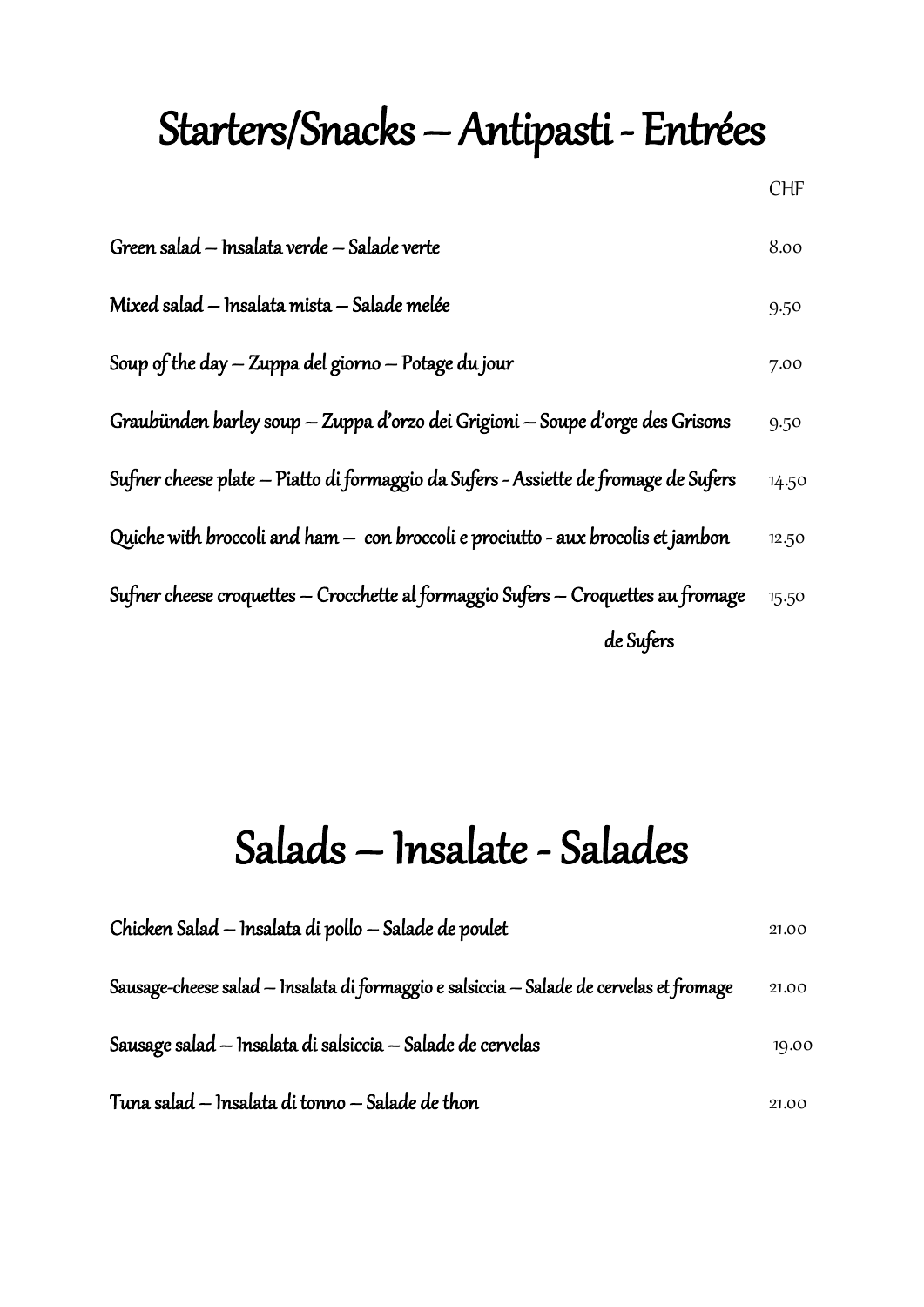#### Main courses – Piatti principali – Plats principals

| Deer ragout with homemade spätzli and red cabbage — Ragù di cervo con spätzli fatti in casa e cavolo        |       |
|-------------------------------------------------------------------------------------------------------------|-------|
| rosso – Ragout de cerf avec spätzli maison et chou rouge                                                    | 29.50 |
| Belgian-style beef goulash with French fries — Gulasch di manzo alla belga con patatine fritte — Goulasch   |       |
| de boeuf à la belge avec pommes frites                                                                      | 25.50 |
| Coq au vin with red winesauce and French fries $-$ Coq au vin con salsa al vino rosso e patatine fritte $-$ |       |
| Coq au vin sauce vin rouge avec pommes frites                                                               | 25.50 |
| Porc cutlet with  mushroom cream sauce and pasta— Cotoletta di maiale con salsa di crema di                 |       |
| champignon e pasta - Escalope de porc à la crème de champignons avec pâtes                                  | 25.50 |
| Breaded porc schnitzel with French fries - Cotoletta di maiale impanata con patatine fritte - Schnitzel de  |       |
| porc pané avec pommes frites                                                                                | 25.50 |
| Beef hamburger with French fries — Hamburger di manzo con patatine fritte — Hamburger de bœuf avec          |       |
| pommes frites                                                                                               | 25.50 |
| Beef cheeseburger with French fries — Cheeseburger di manzo con patatine fritte — Hamburger de bœuf         |       |
| avec pommes frites                                                                                          | 28.00 |
| Deer hamburger with potato wedges – Hamburger di capriolo con spicchi di patate                             | 29.50 |
| Veal sausage with French fries — Salsiccia di vitello con patatine fritte — Saucisse de veau avec pommes    |       |
| frites                                                                                                      | 18.00 |
| Rösti: grated potatoes with egg, bacon and cheese – Patate grattugiate con uova, pancettae formaggio –      |       |
| Pommes de terre râpées avec œuf, bacon et fromage                                                           | 22.50 |
| Spaghetti Bolognese                                                                                         | 18.50 |
| Spaghetti Carbonara                                                                                         | 19.50 |
| Meat and cheese plate — Piatto di carne e formaggio -  Assiette de viande sèche et fromage                  | 27.50 |
| Capuns with bacon and creamsauce — Capuns con pancetta et salsa di crema — Capuns avec bacon et             |       |
| sauce à la crème                                                                                            | 25.50 |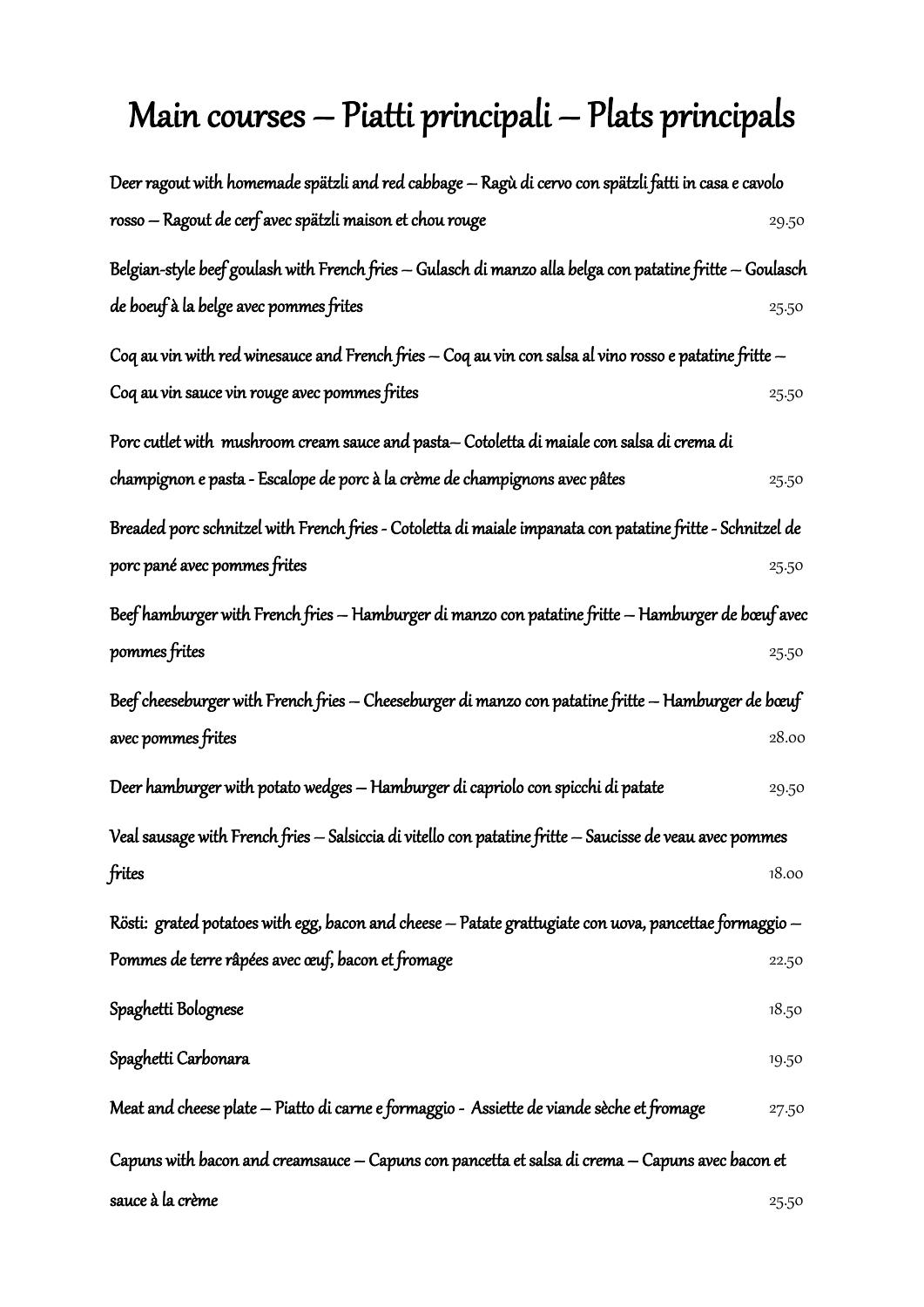#### Vegetarian dishes – Piatti vegetariana – Plats végétariens

| Vegetarian Burger - Hamburger vegetariano - Hamburger végétarien                                     | 21.50 |
|------------------------------------------------------------------------------------------------------|-------|
| Capuns with cream sauce - con salsa di crema - à la crème                                            | 22.50 |
| Veggi-Rösti: grated potatoes with cheese – Patate grattugiate con formaggio - Pommes de terre râpées |       |
| avec fromage                                                                                         | 18.50 |
| Sufner cheese croquettes with mixed salad-Crocchette al formaggio Sufers con insalata mista -        |       |
| Croquettes au fromage de Sufers avec salade melée                                                    | 21.50 |
| Spätzli with Sufner mountain cheese and green salad – Spätzli con formaggio da Sufers con insalata   |       |
| verde-Spätzli avec fromage de Sufers et salade verte                                                 | 24.50 |

# Children's dishes – piatti per bambini – plats enfants

| Spaghetti Bolognese                                                              | 10.00 |
|----------------------------------------------------------------------------------|-------|
| Hamburger with French fries $-$ con patatine fritte $-$ avec pommes frites       | 12.50 |
| Cheeseburger with French fries $-$ con patatine fritte $-$ avec pommes frites    | 13.50 |
| Chicken Nuggets with French fries $-$ con patatine fritte $-$ avec pommes frites | 11.50 |
| Wienerli with French fries - con patatine fritte - avec pommes frites            | 11.50 |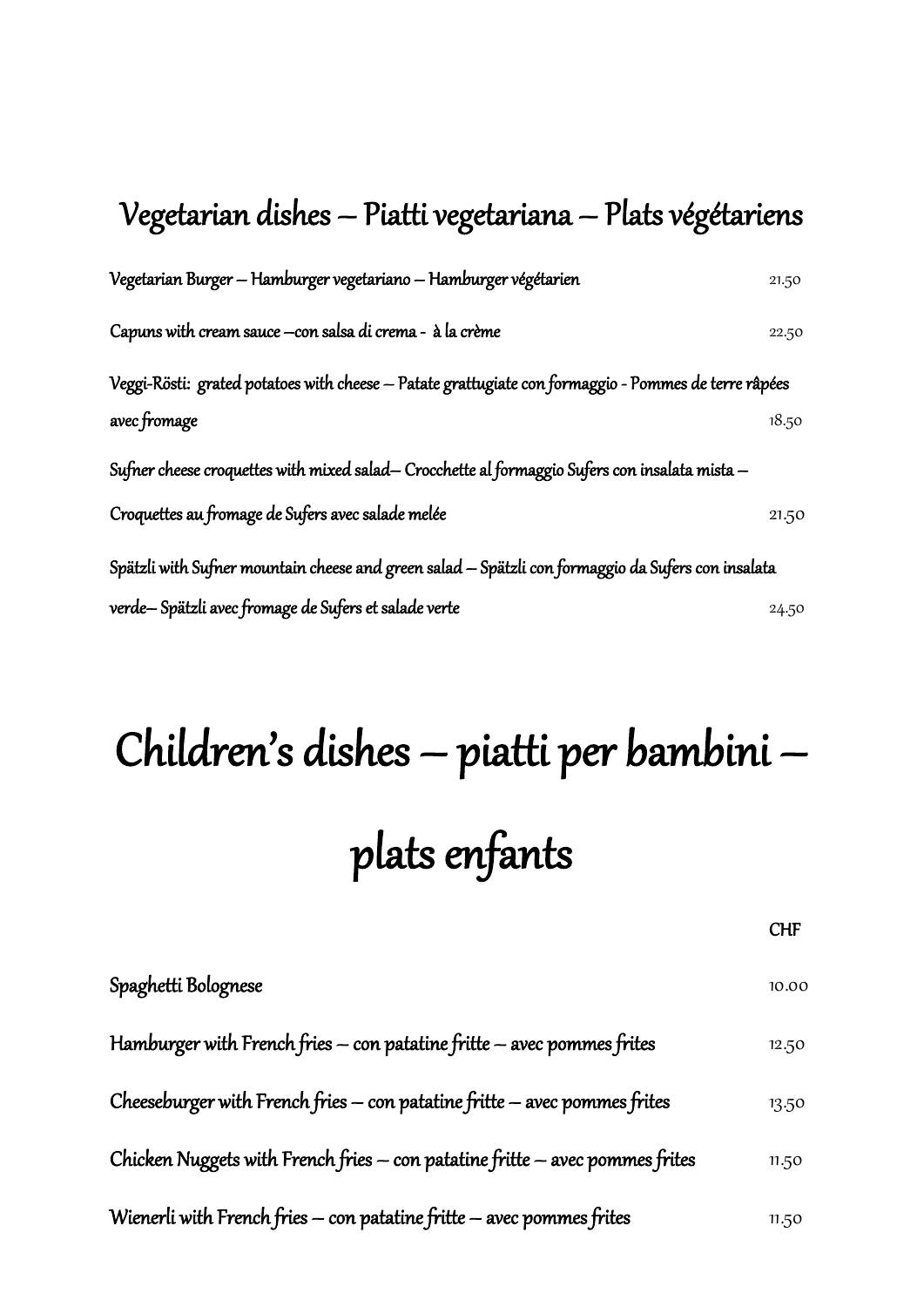#### Desserts – Dolci - Desserts

|                             | Gourmet coffee - caffè gourmet - café gourmand                                                       | 12.50 |
|-----------------------------|------------------------------------------------------------------------------------------------------|-------|
|                             | with various small homemade desserts – con vari piccoli dolci fatti in casa                          |       |
|                             | avec divers petits desserts faits maison                                                             |       |
|                             | Homemade chocolate mousse – Mousse al cioccolato fatta in casa - Mousse au chocolat fait maison 8.50 |       |
| Tiramisu                    | Homemade - fatta in casa - fait maison                                                               | 8.50  |
| Erdbeermousse               | Homemade - fatta in casa - fait maison                                                               | 8.50  |
|                             | Meringues with cream and forest fruits — Meringues con pana e frutti di bosco — Meringues avec       |       |
| chantilly et fruits de bois |                                                                                                      | 8.50  |
| lce Kaffee                  | 2 x Mokka, Espresso, cream                                                                           | 8.50  |
| Coupe Dulcinea              | 1 x Vanille, 1 x Caramelissimo, Caramelsauce, cream                                                  | 8.50  |
| Coupe Danemark              | 3 x Vanille, Schokoladensauce, cream                                                                 | 9.90  |
| Coupe Baileys               | 2 x Vanille, 1 x Mokka, Baileys, cream                                                               | 12.50 |
| Coupe Jazz Dance            | 1 x Mokka, 1 x Baumnuss, 1 x weisse Schokolade, cream                                                | 9.90  |
| Coupe Colonel               | 2 x Citron, Vodka                                                                                    | 9.00  |
| Coupe Williams              | 2 x Birne, Williams Schnapps                                                                         | 9.00  |
| Bananen Split               | 2 x Vanille, Banane, Schokoladensauce, cream                                                         | 9.90  |
| Milkshake – Frappé          |                                                                                                      | 6.50  |
|                             | <b>Bündner Röteli Frappé</b> Vanilleglace, Milch und 8 cl Röteli                                     | 9.00  |
|                             | Scoop of ice cream – pallina di gelato – boule de glace                                              | 3.00  |
| Cream — panna — chantilly   |                                                                                                      | 1.50  |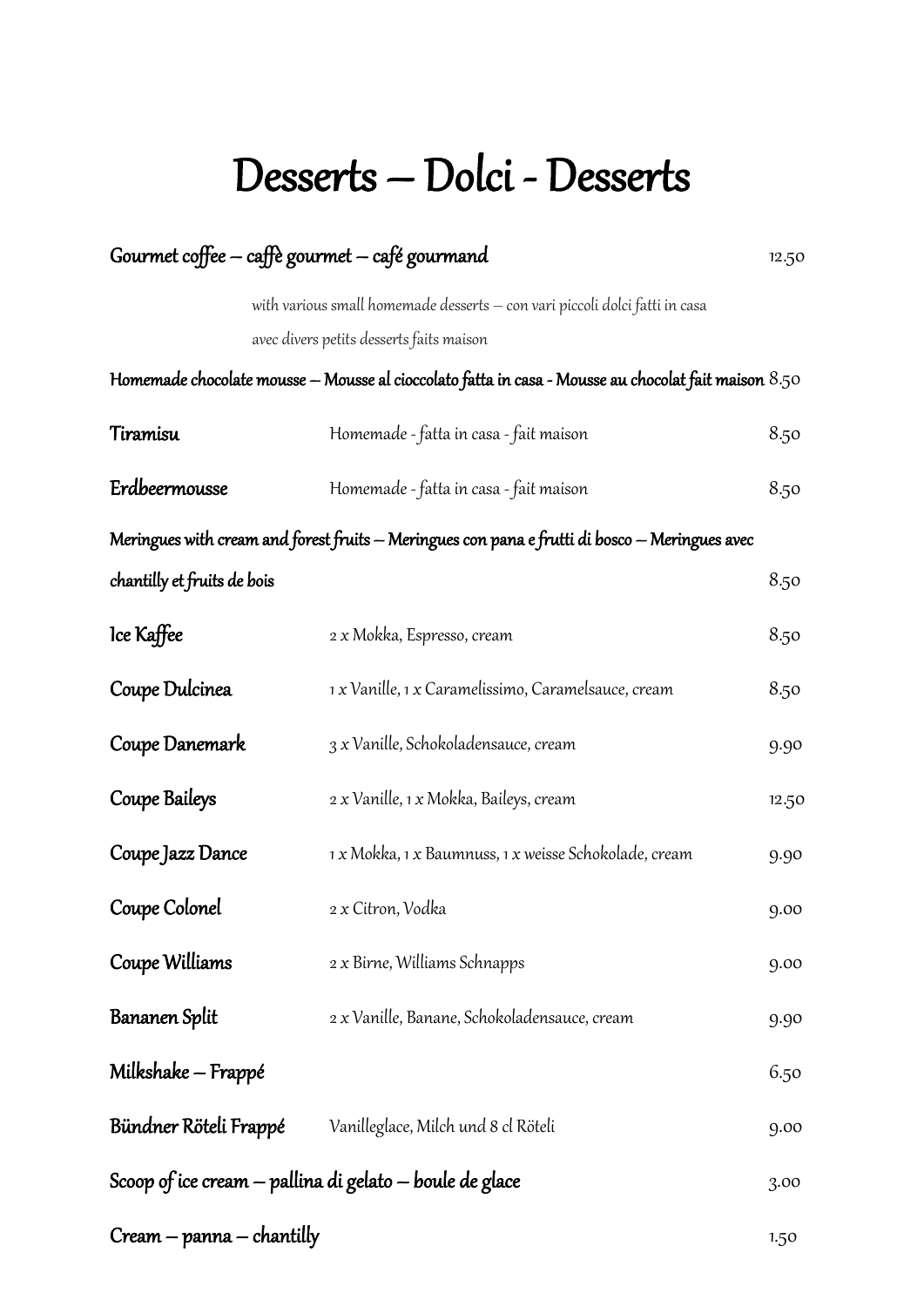#### Biscuits – biscotti - biscuits

| Homemade applepie with cream and ice cream – Torta di mele fatta in casa con panna e      |      |
|-------------------------------------------------------------------------------------------|------|
| gelato — Tarte aux pommes maison avec glace et chantilly                                  | 7.50 |
| Brownie – homemade – fatta in casa – fait maison                                          | 7.50 |
| Profiteroles - homemade – fatta in casa – fait maison                                     | 7.50 |
| Soufflé au Chocolat                                                                       | 9.90 |
| Cheesecake – homemade – fatta in casa – fait maison                                       | 8.50 |
| Homemade fruitpie with cream — Torta di frutti fatta in casa con panna — Tarte aux fruits |      |
| maison avec chantilly                                                                     | 7.50 |

#### Cold drinks – bevande fredde – boissons froides

| 50 cl   | 5.20 |
|---------|------|
| Liter   | 9.00 |
| 33 cl   | 4.40 |
| 33 cl   | 4.40 |
| 33 cl   | 4.40 |
| 30 cl   | 4.00 |
| 50 cl   | 5.20 |
| 50 cl   | 3.00 |
| $20$ cl | 4.50 |
| $25$ cl | 4.50 |
| 10 cl   | 4.00 |
|         |      |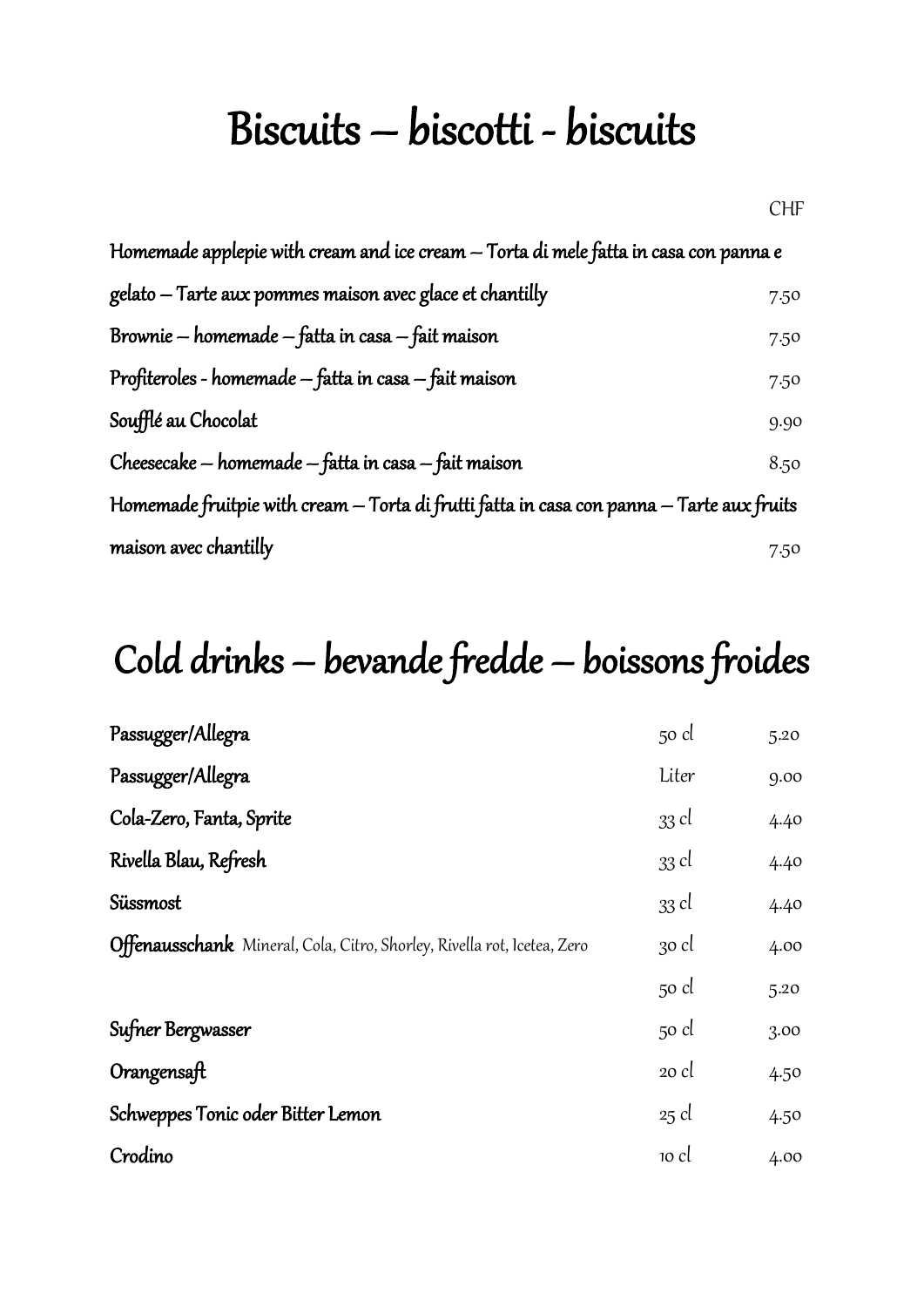#### Hot drinks – bevande calde – boissons chaudes

|                                     | Espresso / Ristretto / Kaffee / Milchkaffee                  | 4.00 |
|-------------------------------------|--------------------------------------------------------------|------|
| Capuccino                           |                                                              | 4.50 |
| Latte Macchiato                     |                                                              | 5.50 |
| <b>Tee</b>                          | Schwarz/Grün/Hagebutten/Pfefferminz/Camille/                 | 4.00 |
|                                     | Lindenblüten/Verbena/Früchte)                                |      |
| Offener Bio Tee                     | English Breakfast - Grüntee - Erdbeer/Pfeffer - Pfefferminze | 5.50 |
|                                     | Kamillenblüten – Sufner Alpenkräuter                         |      |
|                                     | Heisse Schokolade (Caotina, Ovomaltine)                      | 4.20 |
| Kaffee Luz / Kaffee Fertig          |                                                              | 7.00 |
| Pflümli Schümli                     |                                                              | 9.00 |
| Irish Coffee                        | (Whisky; 4cl)                                                | 9.50 |
| Italian Coffee                      | (Amaretto; 4cl)                                              | 9.50 |
| Baileys Kaffee                      | (Baileys; 4cl)                                               | 9.50 |
| Bündner Röteli Kaffee (Röteli; 4cl) |                                                              | 9.00 |
| Coretto-Grappa/Cognac (2cl)         |                                                              | 5.50 |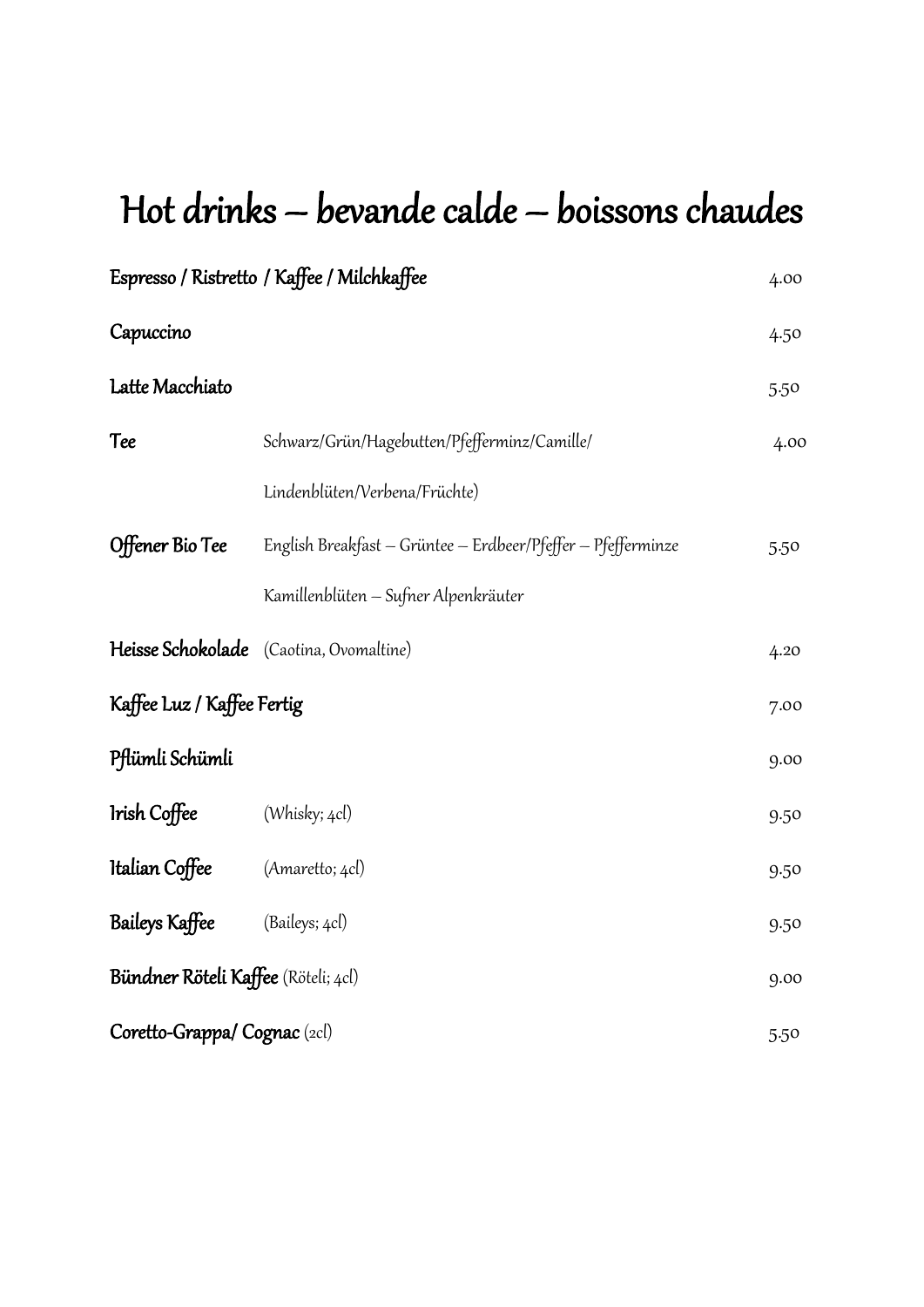#### Cider - sidro - cidre

| Möhl Saft vom Fass (50cl) | 5.50 |
|---------------------------|------|
|                           |      |

Möhl Saft vom Fass without/sensa/sans Alkohol (50cl) 5.50

### Bier – birra - bière

| <b>Stange Calanda vom Fass</b> (33 cl)        |                        | 4.20 |
|-----------------------------------------------|------------------------|------|
| <b>Kübel Calanda vom Fass</b> (50cl)          |                        | 5.80 |
| Calanda Lager (58cl)                          |                        | 5.80 |
| Calanda Edelbräu (33cl)                       |                        | 4.80 |
| Calanda Senza (33cl)                          |                        | 4.80 |
| Hoegaarden $(g_3cl - 5\%)$                    | Weissbier aus Belgien  | 6.00 |
| Leffe Blond/Bruin $(33cI - 6.6\%)$            | Abteibier aus Belgien  | 6.00 |
| <b>Duvel Blonde</b> $(33 \text{ cl } -8.5\%)$ | Obergärig, aus Belgien | 6.00 |
| Erdinger Weissbier $(50c)$                    |                        | 6.50 |
| Moretti (33cl)                                | Bier aus Italien       | 4.50 |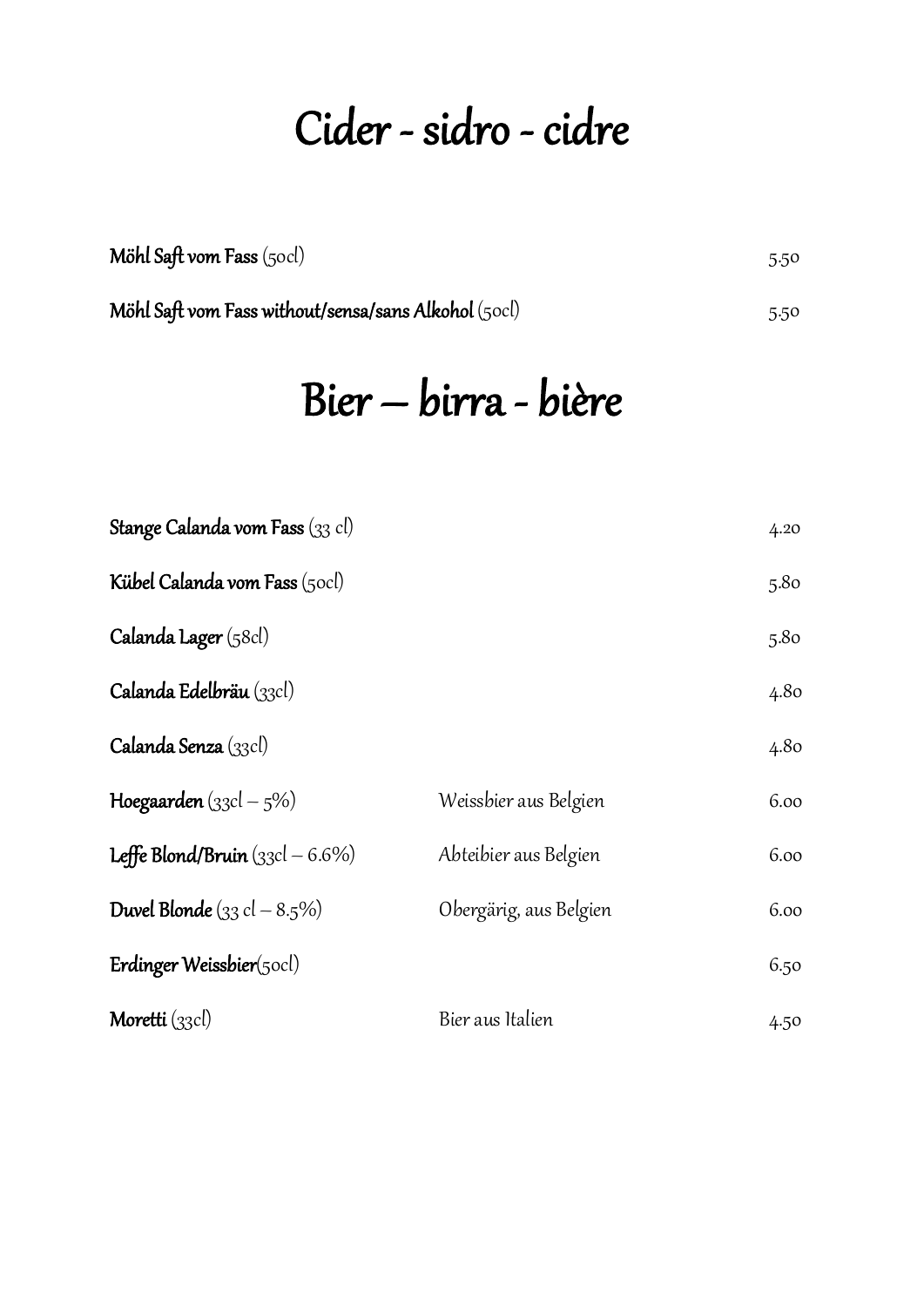#### $Wine - vino - vin$

| <u> White – bianco - blanc</u>               | 1 dl | Bottle        |
|----------------------------------------------|------|---------------|
| <b>Féchy</b> – 50 cl                         | 4.20 | 18.00         |
| Maienfelder Riesling/Silvaner $-$ 50 cl      | 4.30 | 20.00         |
| <b>Pinot Grigio del Friuli</b> - 50cl        |      | 22.00         |
| Baron de Ley Blanco — Rioja — $75$ cl        |      | 34.00         |
| Bislacco — Ronchi Biaggi — $75cl$            |      | 39.00         |
| <u> Red – rosso - rouge</u>                  | 1 dl | Bottle        |
| <b>Merlot di Garda</b> - 50cl                | 3.90 | 17.00         |
| Malanser Blauburgunder $-$ 50 $cl$           | 4.30 | 20.00         |
| <b>Tempranillo</b> -50cl                     | 4.30 | 20.00         |
| Ripasso della Valpolicella - 50cl            |      | 24.00         |
| <b>Chianti classico Ris.Madonnina</b> - 50cl |      | 24.00         |
| Maienfelder Blauburgunder - 70cl             |      | 42.00         |
| <b>Primitivo di Manduria</b> - 75cl          |      | 36.00         |
| Baron de Ley Reserva — Rioja — $75$ cl       |      | 39.00         |
| Merlot di Ticino — Ronchi Biaggi — $75cl$    |      | 39.00         |
| <u>Rosé</u>                                  | 1 dl | <b>Bottle</b> |
| <b>Rosé de Gamay Romand</b> - 50 cl          | 4.20 | 18.00         |
| <b>Baron de Ley — Rioja</b> - 75 cl          |      | 36.00         |